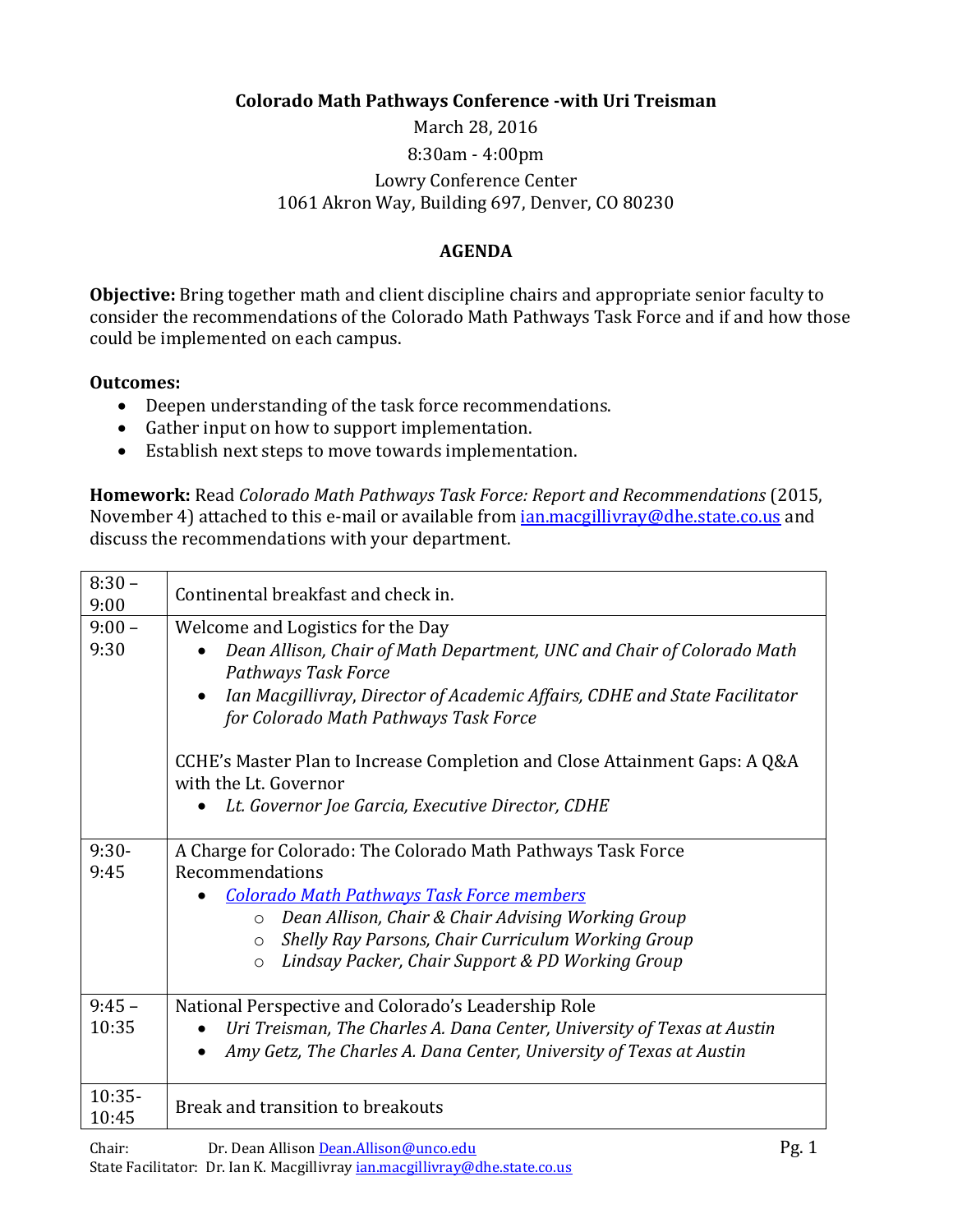| $10:45 -$ | Concurrent Breakout Sessions: An Interdisciplinary Exploration of the Pathways   |
|-----------|----------------------------------------------------------------------------------|
| 12:00     | and Co-Requisite Instruction (choose one):                                       |
|           | 1. Quantitative Reasoning Path (Humanities, Ed Prep)                             |
|           | Shelly Ray Parsons, Professor of Mathematics, Aims Community College             |
|           | Sandy Gilpin, Assistant Dean of First Year Programs, FLC<br>$\bullet$            |
|           | Rick Miranda, Provost & Executive Vice President, CSU                            |
|           |                                                                                  |
|           | 2. Statistics Path (Social & Behavioral Sciences)                                |
|           | Rob Tubbs, University of Colorado Boulder - designing a replacement<br>$\bullet$ |
|           | for college algebra for the Statistics Pathway                                   |
|           | Lindsay Packer, Chair, Mathematical & Computer Sciences, MSU Denver              |
|           |                                                                                  |
|           | 3. Calculus Path (STEM, Business & other)                                        |
|           | Dean Allison, Chair of Math Department, UNC                                      |
|           | Rick Ott, Colorado Mesa University                                               |
|           |                                                                                  |
|           | 4. Remedial Math Preparation: The Co-Requisite Model                             |
|           | Casey Sacks, Colorado Community College System                                   |
|           | Heidi Loshbaugh, Dean, Center for Math & Science, Community<br>$\bullet$         |
|           | College of Denver                                                                |
|           | Nimol Hen, Director, Academic Success and Advising Center, UCD                   |
|           |                                                                                  |
|           | <b>Purpose:</b> To get input on these questions:                                 |
|           | What students should the pathway serve?                                          |
|           | How should partner disciplines be included in designing the pathway?             |
|           | What is the best process for defining the content of the pathway?<br>$\bullet$   |
|           | What is co-requisite developmental math preparation all about?                   |
| $12:00 -$ |                                                                                  |
| 12:45     | Lunch                                                                            |
| $12:45 -$ | Debrief the Morning Breakout Sessions                                            |
| 1:30      | Facilitators from the morning discussions give 5 minute summaries of the         |
|           | discussions followed by table discussions or large group discussion.             |
|           | <b>Shelly Ray Parsons</b><br>$\circ$                                             |
|           | Rob Tubbs<br>$\circ$                                                             |
|           | <b>Casey Sacks</b><br>$\circ$                                                    |
|           | Dean Allison<br>$\circ$                                                          |
|           |                                                                                  |
| $1:30 -$  |                                                                                  |
| 1:40      | Break and transition to breakouts                                                |
| $1:40 -$  | Concurrent Breakout Sessions: Implementing the Vision (choose one):              |
| 3:00      | 1. Reconsidering math requirements in several statewide transfer                 |
|           | articulation agreements/Degrees with Designation: Helping colleges and           |
|           | universities add or expand pathways.                                             |
|           | Jeff London, MSU Denver and General Education Council<br>$\circ$                 |
|           | Rick Ott, Colorado Mesa University<br>$\circ$                                    |